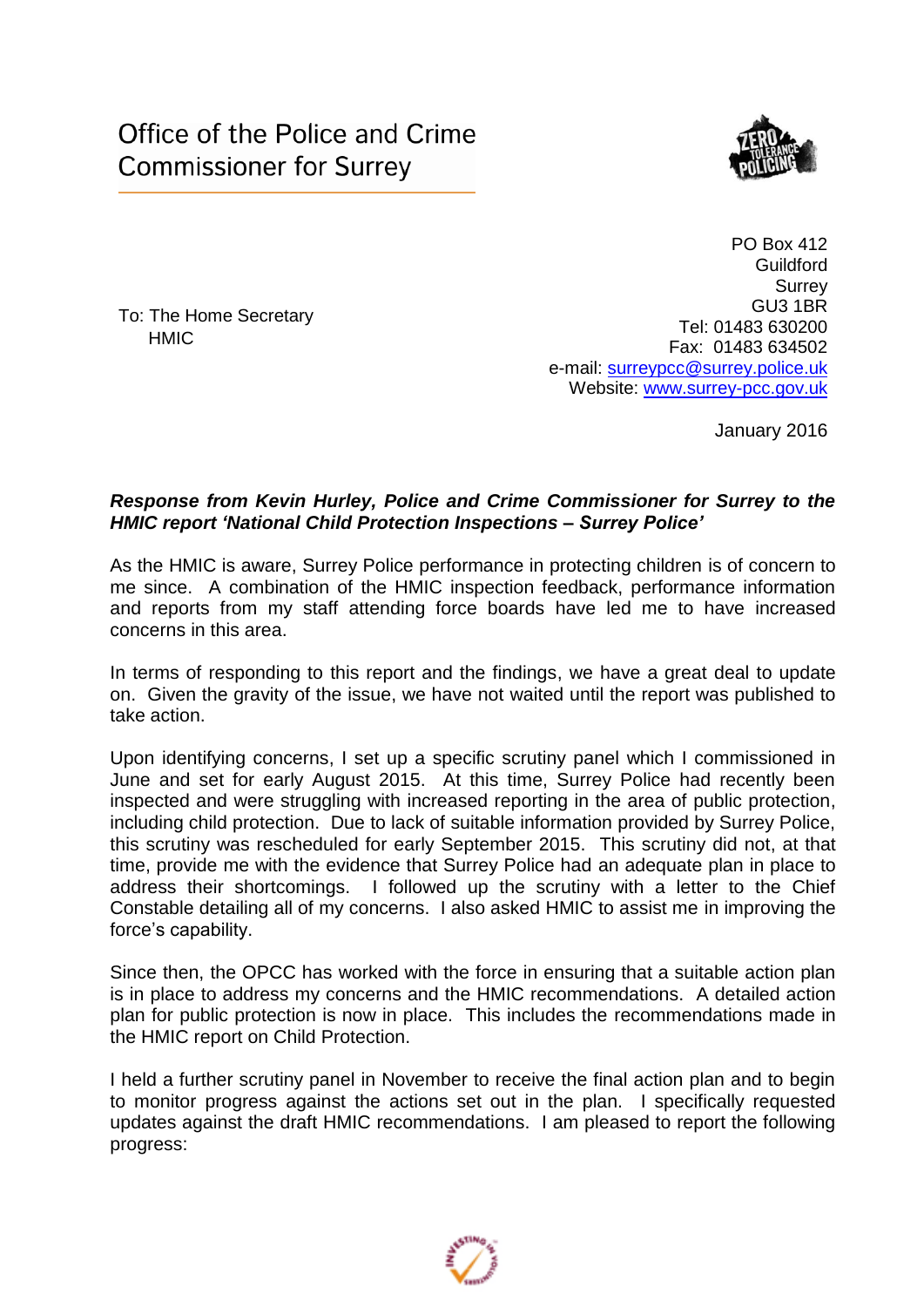- Additional staff have been put into local specialist safeguarding units and the Central Public Protection Teams. This will allow Surrey Police to bring workload levels down to those where staff can effectively manage their cases.
- Increased dedicated supervisors Each geographical base (Staines, Reigate and Guildford) now has a dedicated Public Protection Detective Inspector with eight Detective Sergeants based in Staines, nine Detective Sergeants based in Reigate and seven Detectives Sergeants and two uniformed Sergeants in Guildford.
- An independent team of specialist advisors has been brought in to audit and mentor staff
- Surrey Police is now using CAID (the national Child Abuse Image Database)
- Increased funding for digital forensic examinations
- Investment into training for specialist roles this has been funded from £1m reserves which I have made available
- I have agreed a retention and reward package for staff working in public protection to make these roles more attractive for staff.
- Funding from the OPCC's Victims Fund for a Child Sexual Exploitation (CSE) Partnership manager and a CSE co-ordinator plus support funding for WiSE (What is Sexual Exploitation) workers to improve partnership co-ordination of activity in Surrey
- A new Detective Chief Superintendent, a proven specialist in this area, has been appointed from an external force

More specifically on the recommendations made in the Child Protection report:

- All the HMIC recommendations are reflected in the force improvement plan
- A presentation has been delivered to Contact Centre staff on their current training cycle. As at the update to me at the beginning of December, 3 rotas have received this input (approximately 90 staff) the 2 remaining rotas will be training in the next 4 weeks. The presentation specifically covered the recommendations around drawing together early information, appropriate grading and escalation.
- Checks on the welfare of children and records of observations made have been included in the standards checklist and when reviewing public protection crimes and has been included in the next DA training cycle
- Clear direction and communication has been given to custody staff that voluntary attendance at police stations is not to be used for suspects of child abuse without the authority of a detective inspector and decisions will be recorded
- With regard to ensuring timely medical examinations for sexual abuse cases involving children, this has been put in the agenda for discussion at the next governance board of the Sexual Assault Referral Centre in Surrey which deals with all such cases.

The report highlights the priority placed on putting victims at the centre of the criminal justice system and that the then Chief Constable and her team are committed to improving service for children. However, the report found a "*significant disconnect between the ambitions and aspirations of chief officers and child protection practice on the front line".* This to me is the key area of leadership and management that needs to be addressed and why I consider the inadequate cases to be a failure of strategic leadership.